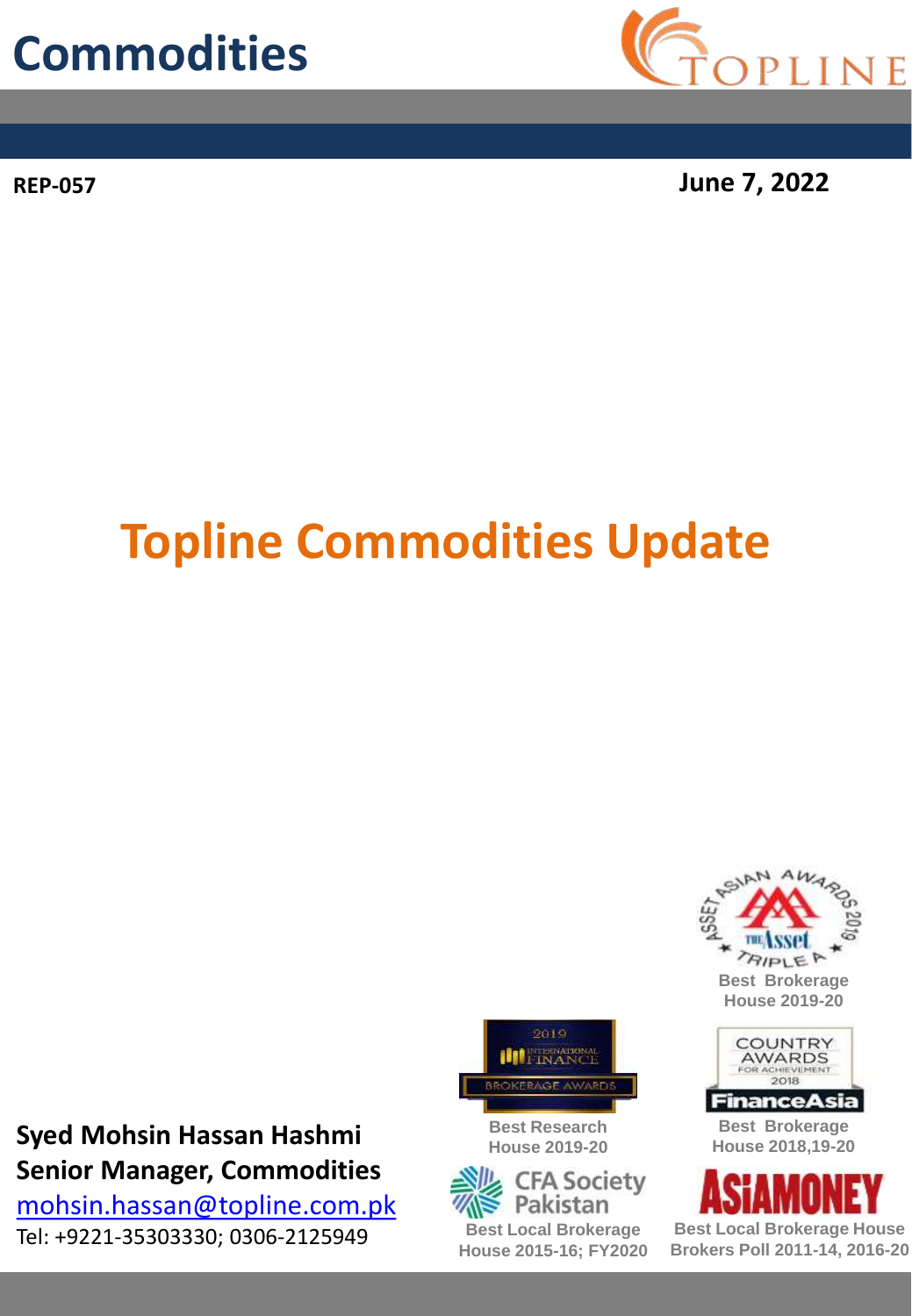

#### **Gold prices in check as central banks rev up policy tightening**

- Gold prices held near one-week lows on Tuesday as investors wagered that aggressive tightening plans by major central banks would keep interest rates elevated for an extended period, boosting U.S. Treasury yields and in turn the dollar.
- Earlier in the session, bullion touched \$1,836.10, its lowest since June 1. U.S. gold futures were steady at \$1,844.90.
- The move higher in U.S. yields ahead of this week's U.S. bond auction is spooking gold investors ... The dollar is surging on the back of those higher yields.
- Analysts at JP Morgan expect gold trading softer towards an average of \$1,800 an ounce in the third quarter amid an expected rebound in investor risk sentiment and a continued rise in U.S. yields.
- The Federal Reserve is on track for half-point interest rate increases in June and July, and last week's solid jobs report boosted expectations of continued tightening by the U.S. central bank. The CPI report due on Friday is being awaited for further clues on the pace of U.S. rate hikes.
- The European Central Bank is also meeting later this week as investors ramp up their bets on rate hikes this year.
- Finally, we are in a global central bank rate-hike environment, which is initially bad for gold, but of course rate hikes come with economic growth consequence, hence, gold remains gingerly.

#### **Oil prices stable as market juggles risk sentiment with tight supplies**

- Oil prices were stable on Tuesday as the market balanced risk sentiment with supply concerns and the prospect of higher demand as China relaxes its COVID curbs.
- U.S. State department authorisation for Eni and Repsol (OTC:REPYY) to start shipping Venezuelan crude to Europe from July to replace lost Russian barrels has also weighed on prices in recent days.
- But analysts expect the sluggish price action to be short-lived as Beijing and commercial hub Shanghai have been returning to normal in recent days after two months of painful lockdowns to stem outbreaks of the Omicron variant.
- Further bullish sentiment followed analyst doubts that last week's production policy decision by the Organization of the Petroleum Exporting Countries (OPEC) and allies, together known as OPEC+, would alleviate tight supply.
- Top oil exporter Saudi Arabia raised the July official selling price (OSP) for its flagship Arab light crude to Asia by \$2.10 from June to a \$6.50 premium over Oman/Dubai quotes.
- The quota increase from OPEC+ also fails to address the shortage in oil products, analysts said.
- Elsewhere, U.S. crude inventories likely fell last week, while gasoline and distillate stockpiles were seen up, a preliminary Reuters poll showed on Monday.

#### **Dollar hits 2-decade high vs yen, pound near 3-week low**

- The U.S. dollar rose to a two-week high as rising U.S. Treasury yields supported the greenback, pushing the Japanese yen to its lowest level against the dollar in two decades.
- The yen dropped to a 20-year low of 133 per dollar, levels that had previously been highlighted as intervention territory, a day after central bank governor Haruhiko Kuroda reiterated an unwavering commitment to "powerful" monetary stimulus.
- Benchmark 10-year Treasury yields had climbed as high as 3.064% in Tokyo trading for the first time in almost four weeks, before slipping back to 3.0307%.
- The euro slipped 0.12% to \$1.06825 ahead of the European Central Bank's policy-setting meeting on Thursday, where they are expected to announce an end to bond purchases, paving the way for a first rate increase in 11 years at the July meeting.
- The British pound fell to its lowest level in nearly three weeks at \$1.2433 as political headwinds for British Prime Minister Johnson unnerved investors.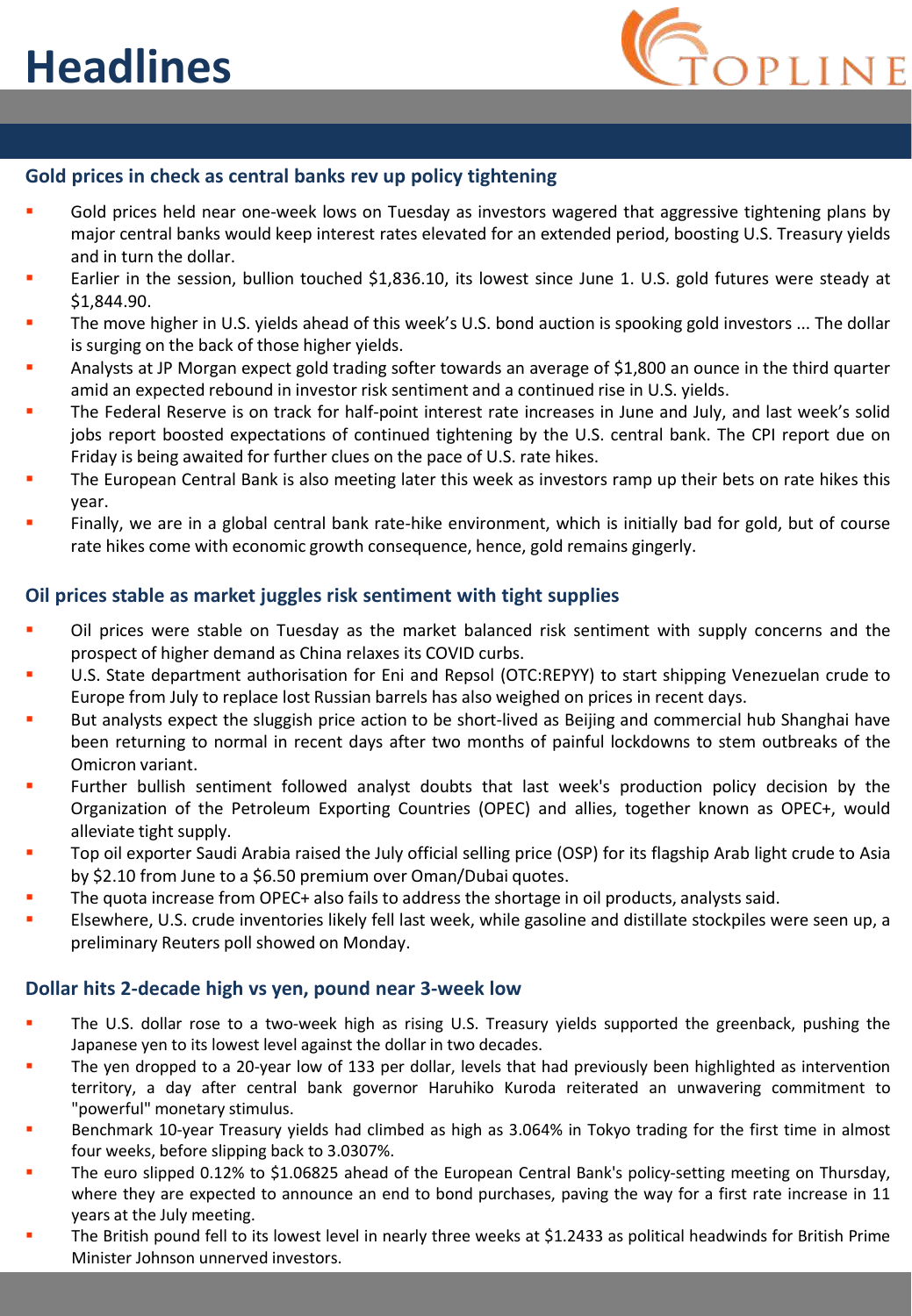#### **INTRA-DAY SUPPORT & RESISTANCE**

|           |            |           | Gold               |             |                         |                     |
|-----------|------------|-----------|--------------------|-------------|-------------------------|---------------------|
| Support 3 | Suppport 2 | Support 1 | <b>Pivot Point</b> | Resistance1 | Resistance <sub>2</sub> | <b>Resistance 3</b> |
| 1811.99   | 1824.92    | 1832.15   | 1845.08            | 1852.31     | 1865.24                 | 1872.47             |
|           |            |           | <b>Silver</b>      |             |                         |                     |
| Support 3 | Suppport 2 | Support 1 | <b>Pivot Point</b> | Resistance1 | Resistance <sub>2</sub> | <b>Resistance 3</b> |
| 21.16     | 21.52      | 21.77     | 22.14              | 22.38       | 22.75                   | 23.00               |
|           |            |           |                    |             |                         |                     |
|           |            |           | <b>Platinum</b>    |             |                         |                     |
| Support 3 | Suppport 2 | Support 1 | <b>Pivot Point</b> | Resistance1 | Resistance <sub>2</sub> | Resistance 3        |
| 993.40    | 1005.40    | 1013.50   | 1025.50            | 1033.60     | 1045.60                 | 1053.70             |
|           |            |           | Crude Oil (WTI)    |             |                         |                     |
| Support 3 | Suppport 2 | Support 1 | <b>Pivot Point</b> | Resistance1 | Resistance <sub>2</sub> | Resistance 3        |
| 114.72    | 116.18     | 117.57    | 119.03             | 120.42      | 121.88                  | 123.27              |
|           |            |           | <b>Brent Oil</b>   |             |                         |                     |
| Support 3 | Suppport 2 | Support 1 | <b>Pivot Point</b> | Resistance1 | Resistance <sub>2</sub> | <b>Resistance 3</b> |
| 115.93    | 117.34     | 118.64    | 120.05             | 121.35      | 122.76                  | 124.06              |
|           |            |           | <b>Natural Gas</b> |             |                         |                     |
| Support 3 | Suppport 2 | Support 1 | <b>Pivot Point</b> | Resistance1 | Resistance <sub>2</sub> | <b>Resistance 3</b> |
| 8.349     | 8.565      | 8.962     | 9.178              | 9.575       | 9.791                   | 10.188              |
|           |            |           |                    |             |                         |                     |
|           |            |           | <b>Copper</b>      |             |                         |                     |
| Support 3 | Suppport 2 | Support 1 | <b>Pivot Point</b> | Resistance1 | Resistance <sub>2</sub> | <b>Resistance 3</b> |
| 4.3375    | 4.3705     | 4.3975    | 4.4305             | 4.4575      | 4.4905                  | 4.5175              |
|           |            |           | <b>ICotton</b>     |             |                         |                     |
| Support 3 | Suppport 2 | Support 1 | <b>Pivot Point</b> | Resistance1 | Resistance <sub>2</sub> | Resistance 3        |
| 131.32    | 134.12     | 135.89    | 138.69             | 140.46      | 143.26                  | 145.03              |
|           |            |           | <b>Euro Usd</b>    |             |                         |                     |
| Support 3 | Suppport 2 | Support 1 | <b>Pivot Point</b> | Resistance1 | Resistance <sub>2</sub> | <b>Resistance 3</b> |
| 1.0597    | 1.0640     | 1.0665    | 1.0708             | 1.0733      | 1.0776                  | 1.0801              |
|           |            |           | <b>Gbp Usd</b>     |             |                         |                     |
| Support 3 | Suppport 2 | Support 1 | <b>Pivot Point</b> | Resistance1 | Resistance <sub>2</sub> | <b>Resistance 3</b> |
| 1.2373    | 1.2425     | 1.2474    | 1.2525             | 1.2574      | 1.2626                  | 1.2675              |
|           |            |           |                    |             |                         |                     |
|           |            |           | <b>Usd Jpy</b>     |             |                         |                     |
| Support 3 | Suppport 2 | Support 1 | <b>Pivot Point</b> | Resistance1 | Resistance <sub>2</sub> | Resistance 3        |
| 129.10    | 129.76     | 130.97    | 131.63             | 132.84      | 133.50                  | 134.71              |
|           |            |           | <b>Aud Usd</b>     |             |                         |                     |
| Support 3 | Suppport 2 | Support 1 | <b>Pivot Point</b> | Resistance1 | Resistance <sub>2</sub> | Resistance 3        |
| 0.7116    | 0.7148     | 0.7167    | 0.7199             | 0.7218      | 0.7250                  | 0.7269              |
|           |            |           | <b>Usd Chf</b>     |             |                         |                     |
| Support 3 | Suppport 2 | Support 1 | <b>Pivot Point</b> | Resistance1 | Resistance <sub>2</sub> | <b>Resistance 3</b> |
| 0.9526    | 0.9565     | 0.9639    | 0.9679             | 0.9753      | 0.9792                  | 0.9866              |
|           |            |           | <b>Usd Cad</b>     |             |                         |                     |
| Support 3 | Suppport 2 | Support 1 | <b>Pivot Point</b> | Resistance1 | Resistance <sub>2</sub> | <b>Resistance 3</b> |
| 1.2478    | 1.2506     | 1.2544    | 1.2572             | 1.2610      | 1.2638                  | 1.2676              |
|           |            |           |                    |             |                         |                     |
|           |            |           | <b>S&amp;P 500</b> |             |                         |                     |
| Support 3 | Suppport 2 | Support 1 | <b>Pivot Point</b> | Resistance1 | Resistance <sub>2</sub> | Resistance 3        |
| 4030.83   | 4067.67    | 4094.33   | 4131.17            | 4157.83     | 4194.67                 | 4221.33             |
|           |            |           | <b>DJIA 30</b>     |             |                         |                     |
|           |            |           |                    |             |                         |                     |
| Support 3 | Suppport 2 | Support 1 | <b>Pivot Point</b> | Resistance1 | Resistance <sub>2</sub> | <b>Resistance 3</b> |
| 32302.33  | 32552.67   | 32727.33  | 32977.67           | 33152.33    | 33402.67                | 33577.33            |
|           |            |           | NASDAQ 100         |             |                         |                     |
| Support 3 | Suppport 2 | Support 1 | <b>Pivot Point</b> | Resistance1 | Resistance <sub>2</sub> | <b>Resistance 3</b> |
| 12207.00  | 12368.75   | 12485.50  | 12647.25           | 12764.00    | 12925.75                | 13042.50            |
|           |            |           |                    |             |                         |                     |

S<br>COPLINE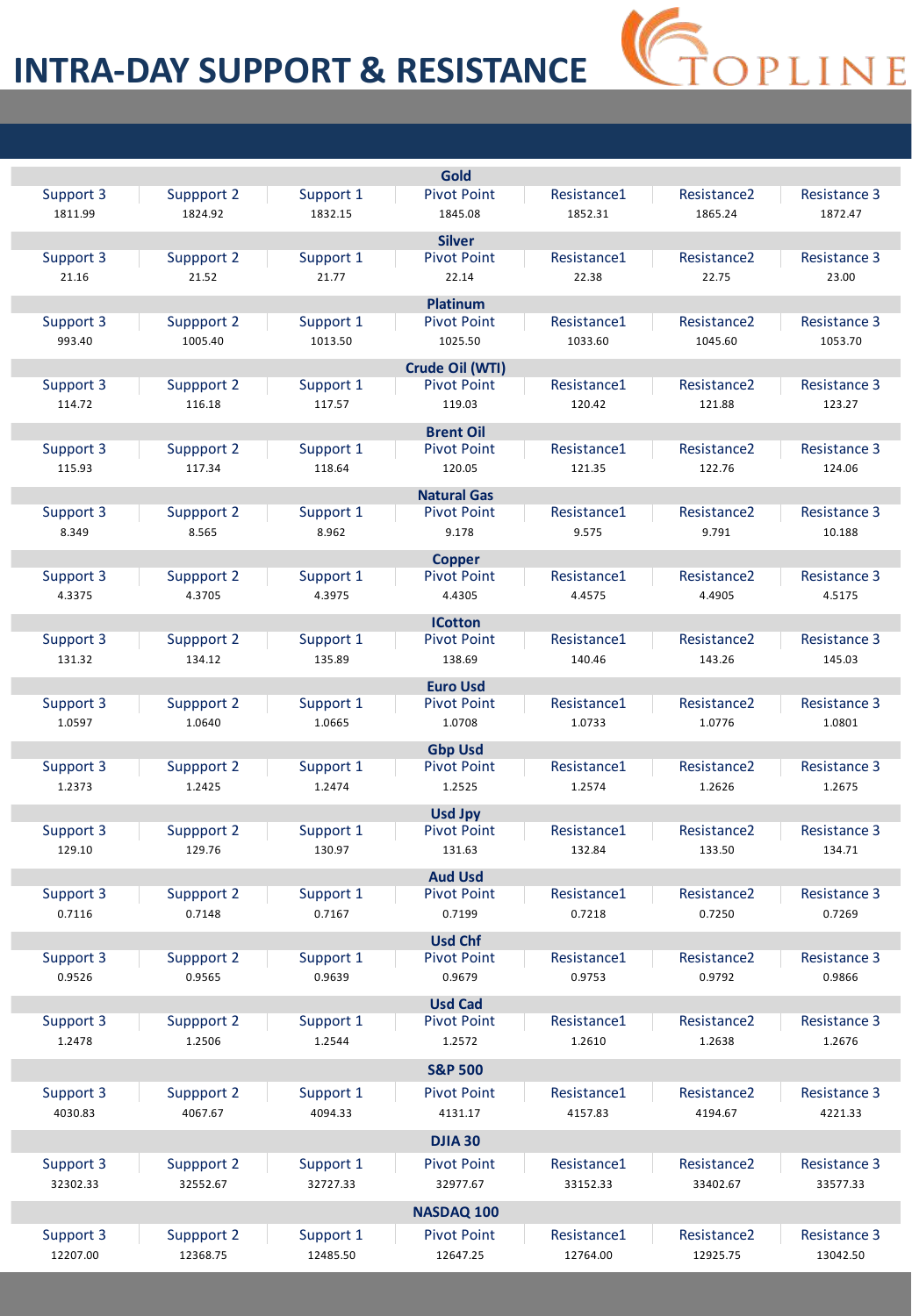# **DAILY TRADING STRATEGY**



|                |           |                 | GOLD (June)        | <b>BULLISH</b> | 1800.00-1900.00 |                 |           |
|----------------|-----------|-----------------|--------------------|----------------|-----------------|-----------------|-----------|
| <b>TRADE</b>   | BUYSTOP:  | 1853.00         |                    | TARGET:        | 1859.00-1865.00 | <b>STOPLOSS</b> | 1843.00   |
|                |           |                 | <b>SILVER</b>      | <b>BULLISH</b> | 20.00-24.00     |                 |           |
| <b>TRADE 1</b> | BUY-STOP: | 22.20           |                    | TARGET:        | 22.45-22.75     | <b>STOPLOSS</b> | 21.80     |
|                |           |                 |                    |                |                 |                 |           |
|                |           |                 | <b>CRUDE OIL</b>   | <b>BEARISH</b> | 110.00-125.00   |                 |           |
| <b>TRADE 1</b> | SELL:     | 118.50-119.00   |                    | TARGET:        | 116.80-117.20   | <b>STOPLOSS</b> | 119.50    |
|                |           |                 |                    |                |                 |                 |           |
|                |           |                 | <b>BRENT</b>       | <b>BEARISH</b> | 110.00-125.00   |                 |           |
| <b>TRADE 1</b> | SELL:     | 119.50-120.00   |                    | TARGET:        | 117.80-118.20   | <b>STOPLOSS</b> | 120.50    |
|                |           |                 |                    |                |                 |                 |           |
|                |           |                 | <b>COPPER</b>      | <b>BEARISH</b> | 3.8000-5.3000   |                 |           |
| <b>TRADE 1</b> | SELL:     | 4.4050-4.4350   |                    | TARGET:        | 4.3100-4.3300   | <b>STOPLOSS</b> | 4.4500    |
|                |           |                 | <b>ICOTTON</b>     | <b>BEARISH</b> | 130.0-160.0     |                 |           |
| <b>TRADE 1</b> | SELL:     | 137.00-139.00   |                    | TARGET:        | 132.00-134.00   | <b>STOPLOSS</b> | 141.50    |
|                |           |                 |                    |                |                 |                 |           |
|                |           |                 | (GOLD) EUR-USD     | <b>BEARISH</b> | 1.0300-1.0900   |                 |           |
| <b>TRADE 1</b> | SELL:     | 1.0670-1.0720   |                    | TARGET:        | 1.0580-1.0620   | <b>STOPLOSS</b> | 1.0750    |
|                |           |                 |                    |                |                 |                 |           |
|                |           |                 | (GOLD) GBP-USD     | <b>BEARISH</b> | 1.1500-1.3000   |                 |           |
| <b>TRADE 1</b> | SELL:     | 1.2510-1.2560   |                    | TARGET:        | 1.2380-1.2430   | <b>STOPLOSS</b> | 1.2590    |
|                |           |                 |                    |                |                 |                 |           |
|                |           |                 | (GOLD) USD-JPY     | <b>BULLISH</b> | 120.00-140.00   |                 |           |
| <b>TRADE 1</b> | BUY:      | 131.80-132.20   |                    | TARGET:        | 133.50-134.00   | <b>STOPLOSS</b> | 131.30    |
|                |           |                 | (GOLD) AUD-USD     | <b>BEARISH</b> | 0.6500-0.7400   |                 |           |
| <b>TRADE 1</b> | SELL:     | 0.7190-0.7220   |                    | TARGET:        | 0.7070-0.7110   | <b>STOPLOSS</b> | 0.7250    |
|                |           |                 |                    |                |                 |                 |           |
|                |           |                 | (GOLD) USD-CHF     | <b>BULLISH</b> | 0.9100-1.0100   |                 |           |
| <b>TRADE 1</b> | BUY:      | 0.9720-0.9770   |                    | TARGET:        | 0.9880-0.9930   | <b>STOPLOSS</b> | 0.9650    |
|                |           |                 |                    |                |                 |                 |           |
|                |           |                 | (GOLD) USD-CAD     | <b>BEARISH</b> | 1.2300-1.3200   |                 |           |
| TRADE 1        | SELLSTOP: | 1.2560          |                    | TARGET:        | 1.2470-1.2510   | <b>STOPLOSS</b> | 1.2610    |
|                |           |                 | <b>PLATINUM</b>    | <b>BULLISH</b> | 900.0-1100.0    |                 |           |
| TRADE 1        | BUY:      | 990.0-996.0     |                    | TARGET:        | 1008.0-1018.0   | <b>STOPLOSS</b> | 985.00    |
|                |           |                 |                    |                |                 |                 |           |
|                |           |                 | <b>NATURAL GAS</b> | <b>BULLISH</b> | 7.900-9.900     |                 |           |
| <b>TRADE 1</b> | BUY:      | 9.300-9.350     |                    | TARGET:        | 9.600-9.700     | <b>STOPLOSS</b> | 9.2400    |
|                |           |                 |                    |                |                 |                 |           |
|                |           |                 | <b>S&amp;P 500</b> | <b>NEUTRAL</b> | 3850.0-4350.0   |                 |           |
| <b>TRADE 1</b> | BUY:      | 4065.0-4075.0   |                    | TARGET:        | 4110.0-4120.0   | <b>STOPLOSS</b> | 4,050.00  |
|                |           |                 |                    |                |                 |                 |           |
|                |           |                 | <b>DJIA 30</b>     | NEUTRAL        | 30000.0-35000.0 |                 |           |
| <b>TRADE 1</b> | BUY:      | 32480.0-32580.0 |                    | TARGET:        | 32850.0-32950.0 | <b>STOPLOSS</b> | 32,300.00 |
|                |           |                 | NASDAQ 100         | NEUTRAL        | 11000.0-14000.0 |                 |           |
| TRADE 1        | BUY:      | 12350.0-12450.0 |                    | TARGET:        | 12600.0-12750.0 | <b>STOPLOSS</b> | 12,200.00 |
|                |           |                 |                    |                |                 |                 |           |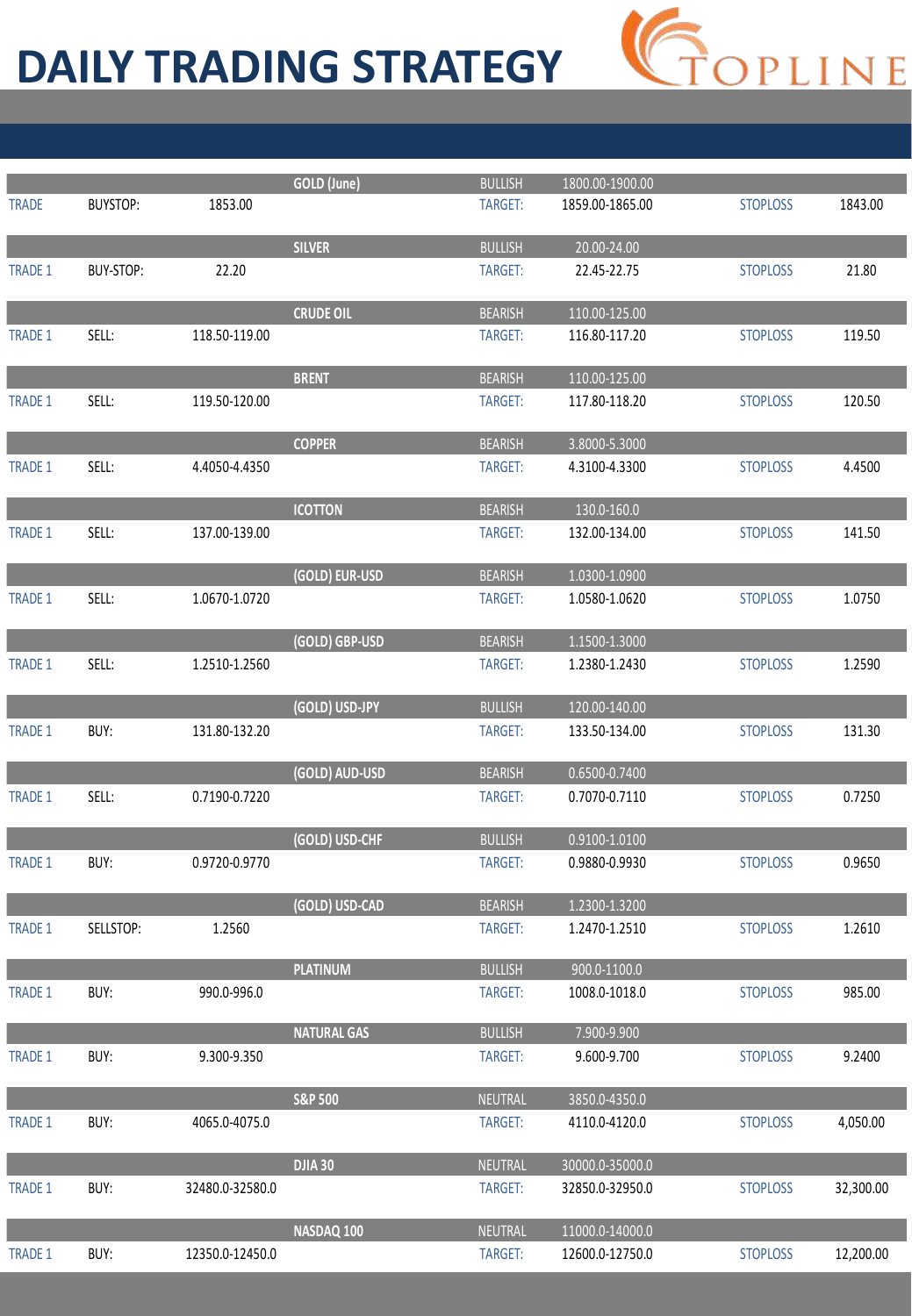## **Gold & Silver**





Gold price trades with clear positivity to start testing 1850.00 level, reinforcing the expectations of continuing the bullish trend for the rest of the day, which its targets extend to reach 1890.00, noting that stochastic provides positive motive that supports the expected rise, which will remain valid unless breaking 1838.10 and holding below it.

|                |             | <b>MARKET SUMMARY</b> |            |              | SILVER.Daily 22-021 22-103 21:042 22:017                                                                          | 76.595                  |
|----------------|-------------|-----------------------|------------|--------------|-------------------------------------------------------------------------------------------------------------------|-------------------------|
| Date           | <b>OPEN</b> | <b>HIGH</b>           | <b>LOW</b> | <b>CLOSE</b> |                                                                                                                   | <b>SPS</b><br>25.945    |
| $6$ -Jun-22    | 21.90       | 22.50                 | 21.89      | 22.02        |                                                                                                                   | 5555<br>15,680<br>69200 |
| $3$ -Jun-22    | 22.37       | 22.47                 | 21.83      | 21.85        |                                                                                                                   | 24,338<br>22.580        |
|                |             | <b>MOVING AVERAGE</b> |            |              |                                                                                                                   | 22,830                  |
| 20 EMA         |             | 21.98 50 EMA          |            | 22.61        |                                                                                                                   | 100032<br>23.315        |
| <b>100 EMA</b> |             | 23.17 200 EMA         |            | 23.58        |                                                                                                                   | 20,365                  |
| RSI (12 Days)  |             | 49.7361 ADX (5 Days)  |            | 48.7634      | RSI(12) 49,6984                                                                                                   | 130                     |
| RANGE          |             | 20.00-24.00           |            |              | 25 Mar 2822<br>8 May 2022<br>25 Feb 2022<br>11 Mar 2022<br>8 Apr 2922<br>24 Apr 2822<br>22 May 2822<br>5 Jun 2022 |                         |

Silver price shows slight positive trades now, waiting to activate the positive effect of stochastic and rally towards our main expected target at 22.67, to continue suggesting the bullish trend in the upcoming sessions conditioned by the price stability above 21.85 and 21.70 levels.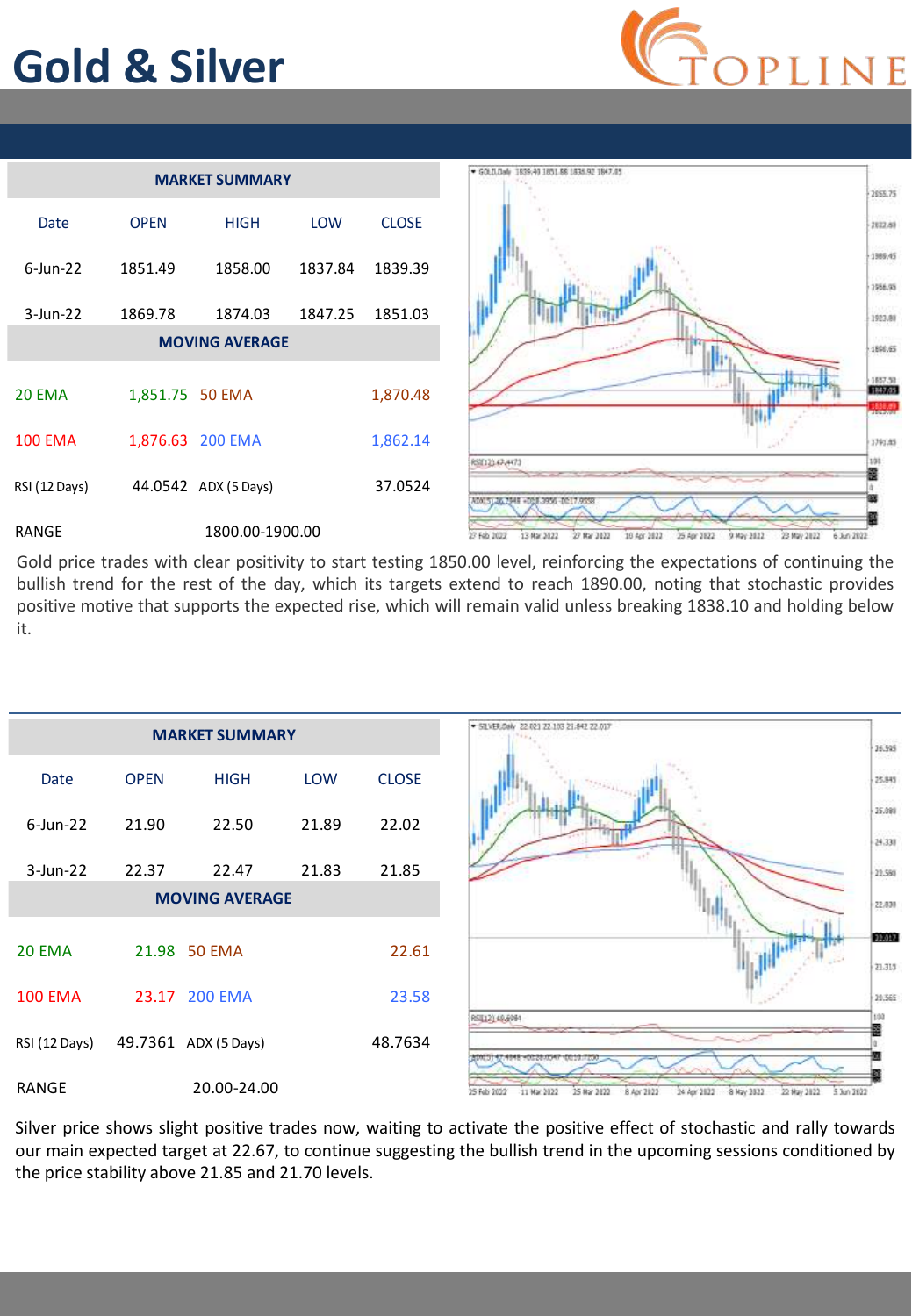## **Crude & Brent Oil**





Crude oil price faces new negative pressure to break 117.30 level and settles below it, to head towards expected decline for the rest of the day, on its way to visit 115.00 followed by 113.70 levels as main negative targets, making the bearish bias suggested in the upcoming sessions unless the price managed to step above 117.30 and consolidate above it again.



Brent oil price trades negatively now to attack 119.00 level and settles below it, which puts the price under expected negative pressure in the upcoming sessions, making the bearish bias suggested for the rest of the day unless breaching 119.00 level and holding above it again, noting that our expected targets begin at 116.90 and extend to 115.10.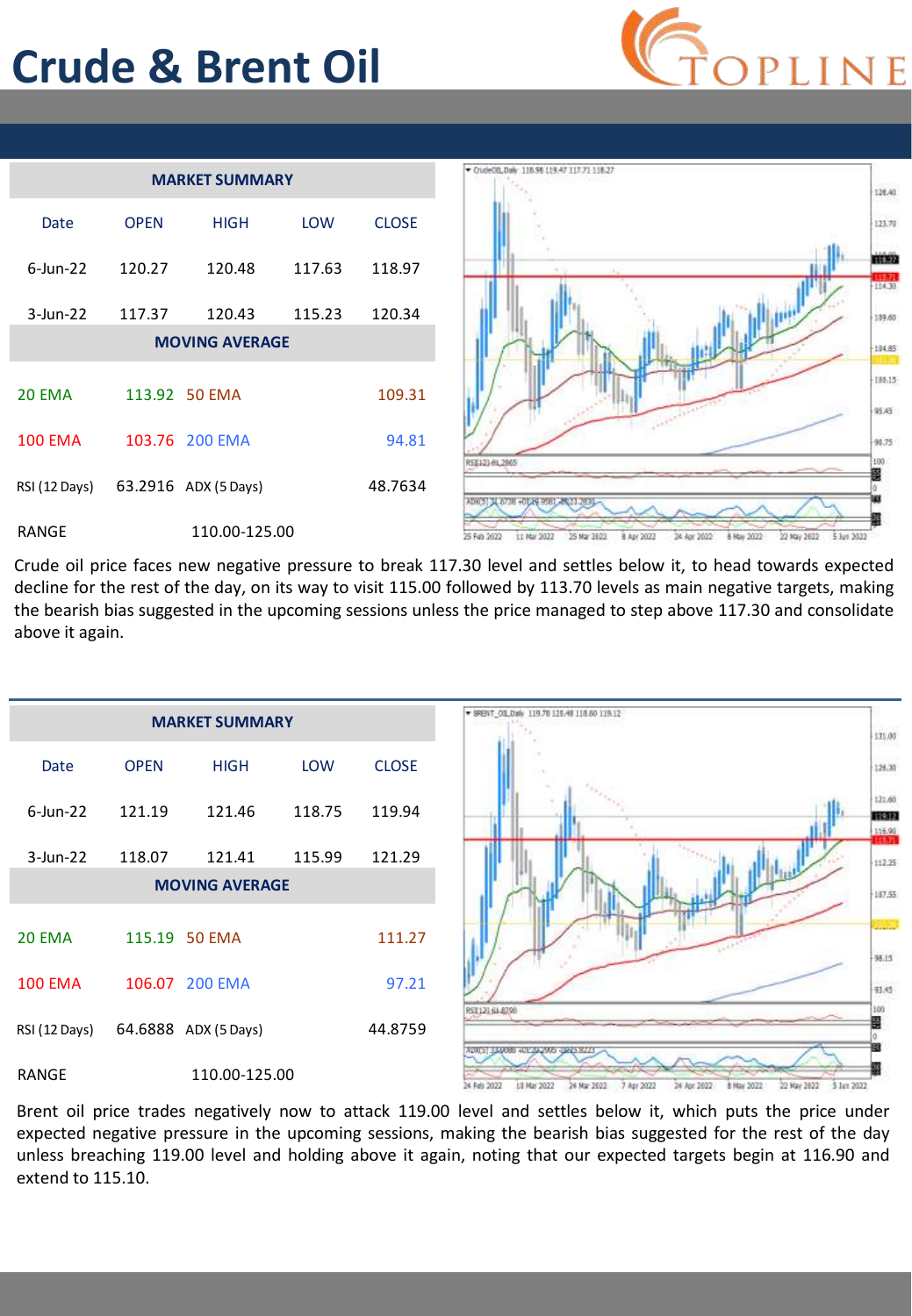## **Copper & Platinum**



| <b>MARKET SUMMARY</b>  |             |                      |            |              |  |
|------------------------|-------------|----------------------|------------|--------------|--|
| Date                   | <b>OPFN</b> | <b>HIGH</b>          | <b>LOW</b> | <b>CLOSE</b> |  |
| $6$ -lun-22            | 4.4375      | 4.4635               | 4.4035     | 4.4245       |  |
| $3$ -Jun-22            | 4.5530      | 4.5735               | 4.4555     | 4.4740       |  |
| <b>MOVING AVERAGE</b>  |             |                      |            |              |  |
| <b>20 EMA</b>          |             | 4.3542 50 EMA        |            | 4.3951       |  |
| <b>100 EMA</b>         |             | 4.4441 200 EMA       |            | 4.4265       |  |
| RSI (12 Days)          |             | 56.5788 ADX (5 Days) |            | 34.9424      |  |
| 3.8000-5.3000<br>RANGE |             |                      |            |              |  |



Copper price failed to confirm breaching 4.4900 barrier, to force it to postpone the bullish attempts and start crawling negatively to settle near 4.4000, also, stochastic decline below 50 might assist to activate the negative trades to expect suffering intraday losses by moving towards 4.3100 and 4.1800 levels. On the other hand, rallying above the mentioned barrier and getting positive close will assist to activate the bullish track again, to manage to achieve many gains by moving towards 4.6200 and 4.8100 levels.



Platinum price didn't achieve any new positive level by fluctuating below the additional barrier 1040.00, to force it to form mixed trades recently, reminding you that our bullish overview will remain valid depending on the stability of 985.00 support line, to keep waiting to achieve the required breach to manage to reach the positive stations at 1075.00 and 1105.00 in the medium term period.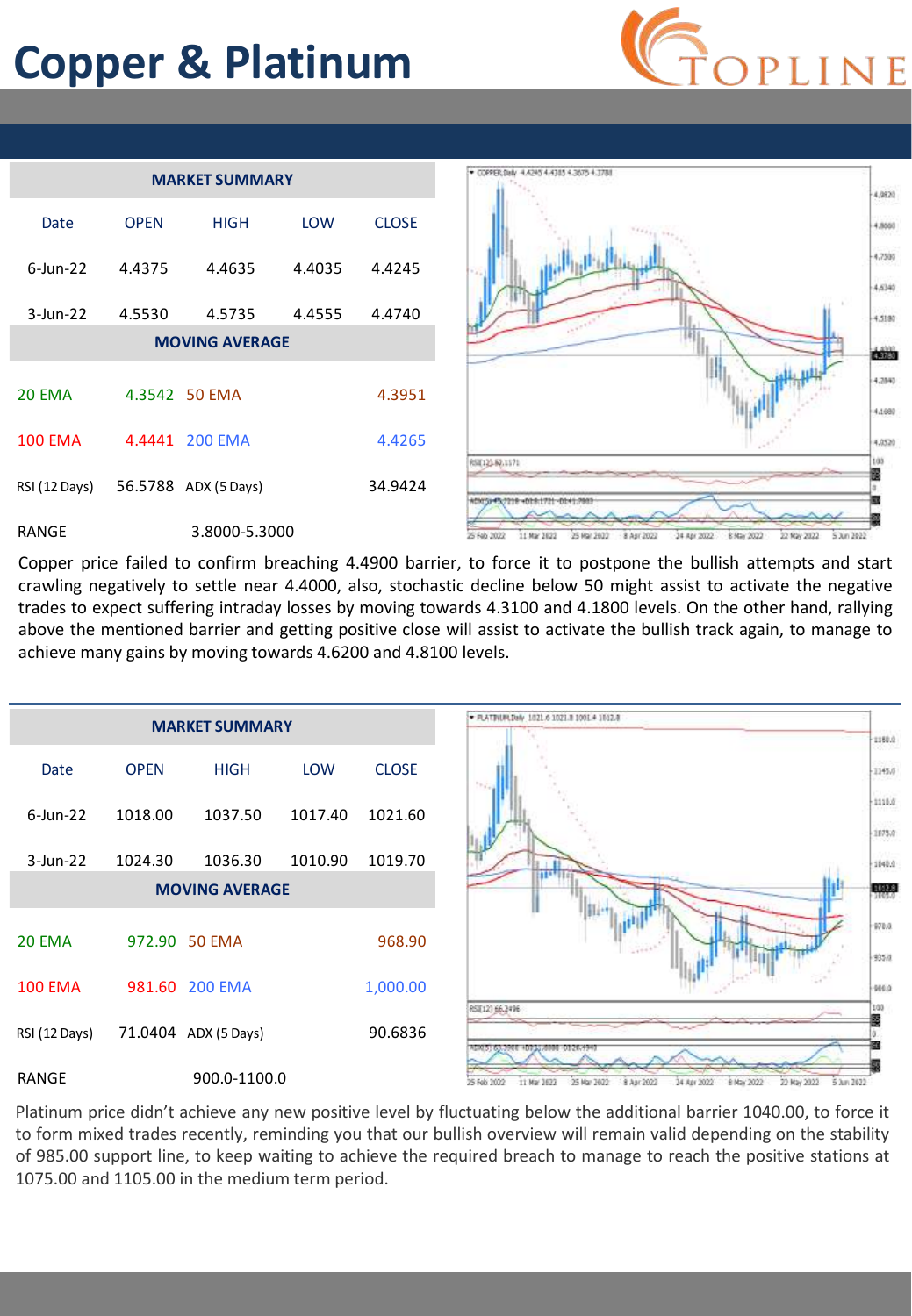## **Natural Gas & ICotton**







Natural gas price gained new positive momentum recently after stochastic rallied towards the overbought areas, to manage to breach 61.8% Fibonacci correction level at 9.050 and start recording new targets by moving towards 9.460. We expect to resume the bullish attack in order to reach new stations that might start at 9.850 followed by 10.65 that might form additional barrier against the bullish attempts.



Cotton price set to target its key support area of 132.00-134.00 area. Both RSI & stochastic are in neutral ranges on shorter time frames which indicates a bearish trend on intraday trade to target 134.0 areas. On contrary, for continuation of bullish trend cotton needs to close daily candle stick above 141.50.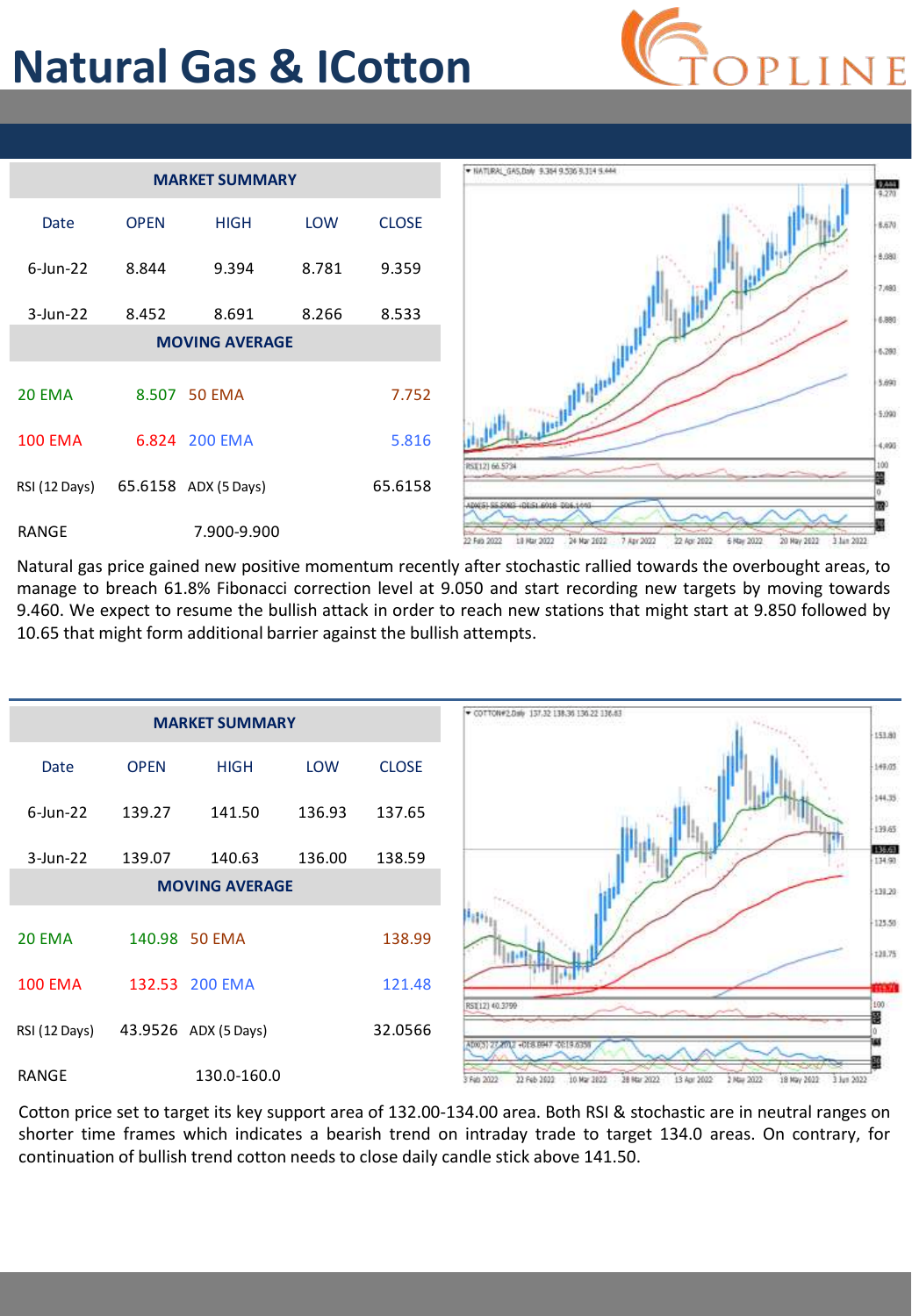#### **EURUSD & GBPUSD**



| <b>MARKET SUMMARY</b>  |                |                       |            |              |  |  |
|------------------------|----------------|-----------------------|------------|--------------|--|--|
| Date                   | <b>OPEN</b>    | <b>HIGH</b>           | <b>LOW</b> | <b>CLOSE</b> |  |  |
| $6$ -Jun-22            | 1.0725         | 1.0752                | 1.0684     | 1.0689       |  |  |
| $3$ -Jun-22            | 1.0750         | 1.0764                | 1.0704     | 1.0717       |  |  |
|                        |                | <b>MOVING AVERAGE</b> |            |              |  |  |
| 20 FMA                 |                | 1.0672 50 EMA         |            | 1.070        |  |  |
| <b>100 EMA</b>         | 1.0847 200 EMA |                       | 1.108      |              |  |  |
| RSI (12 Days)          |                | 52.1809 ADX (5 Days)  |            | 31.9097      |  |  |
| RANGE<br>1.0300-1.0900 |                |                       |            |              |  |  |



The EURUSD pair dropped strongly after approaching 1.0770 level yesterday, to touch 1.0670 level now and presses negatively on it, which supports the chances of continuing the expected bearish trend for the upcoming period, which its targets extend to 1.0600 followed by 1.0550. Therefore, the bearish trend scenario will remain valid and active on the intraday basis unless the price rallied to breach 1.0770 and hold above it.



The GBPUSD pair resumes its negative trades to touch 1.2490 level again, waiting to surpass this level to confirm extending the bearish wave towards 1.2425, noting that we expect the continuation of the bearish trend domination to target 1.2330 areas on the near term basis. Therefore, we will continue to suggest the bearish trend for the upcoming period conditioned by the price stability below 1.2590.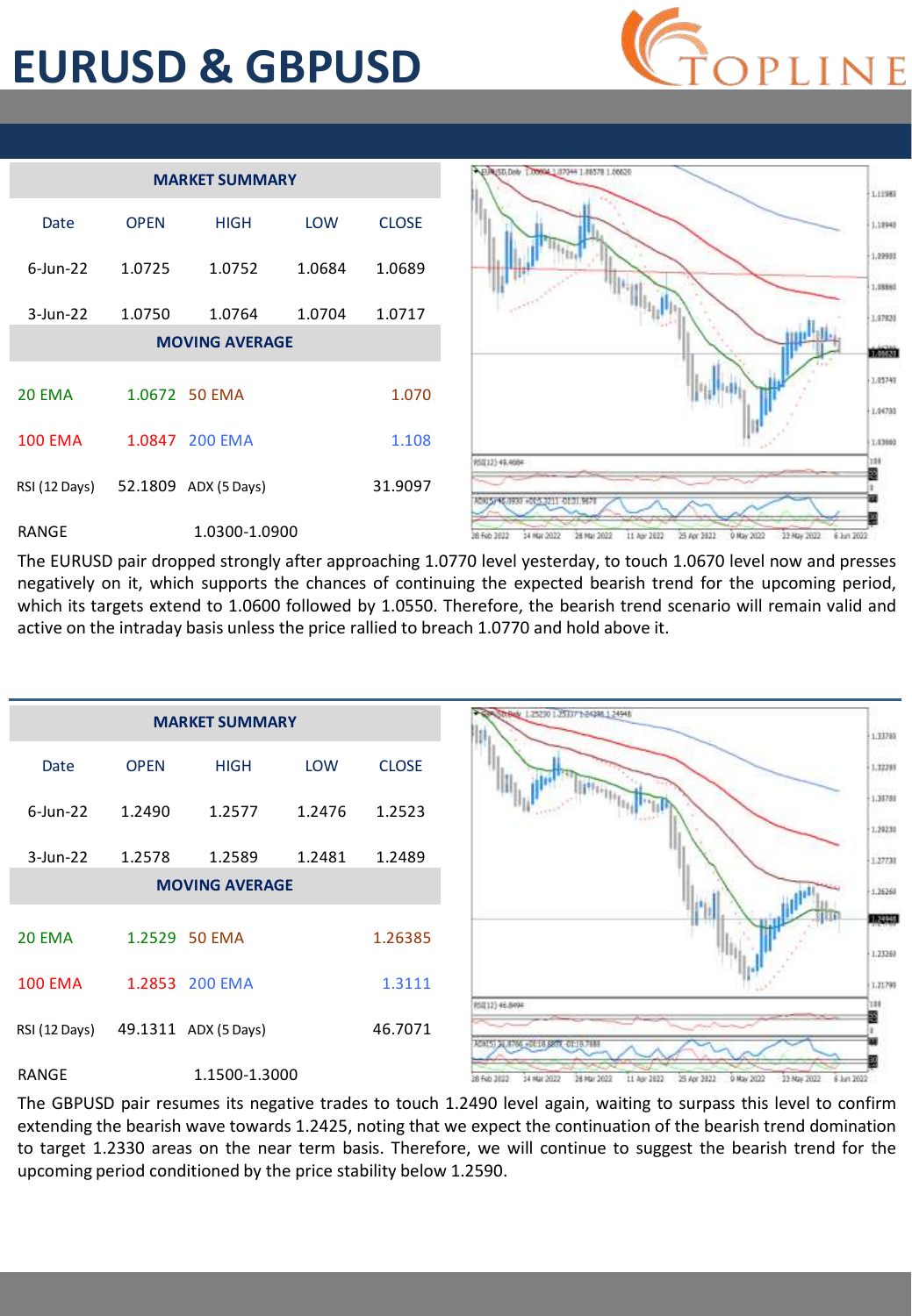## **USDJPY & AUDUSD**



| <b>MARKET SUMMARY</b>              |             |                       |            |              |  |  |
|------------------------------------|-------------|-----------------------|------------|--------------|--|--|
| Date                               | <b>OPFN</b> | <b>HIGH</b>           | <b>LOW</b> | <b>CLOSE</b> |  |  |
| $6$ -lun-22                        | 130.71      | 132.30                | 130.43     | 132.17       |  |  |
| $3$ -Jun-22                        | 129.93      | 130.98                | 129.68     | 130.80       |  |  |
|                                    |             | <b>MOVING AVERAGE</b> |            |              |  |  |
| <b>20 EMA</b>                      |             | 129.16 50 EMA         |            | 127.57       |  |  |
| <b>100 EMA</b>                     |             | 124.50 200 EMA        |            | 120.37       |  |  |
| RSI (12 Days) 74.5620 ADX (5 Days) |             |                       |            | 91.9034      |  |  |
| 120.00-140.00<br>RANGE             |             |                       |            |              |  |  |



The USDJPY pair rallied upwards sharply yesterday to surpass our waited target at 131.35 and opens the way to achieve more gains on the longer term basis, as we suggest heading towards 133.50 followed by 134.40 areas as next main stations. The EMA50 continues to support the suggested bullish wave, noting that breaking 131.35 will press on the price to start intraday bearish correction before turning back to rise again.



The AUDUSD pair bounced bearishly to touch 0.7160 level and begins to press negatively on it now, which supports the continuation of the expected bearish trend scenario on the intraday basis, which targets 0.7100 as a next station. Note that failing to break 0.7160 will lead the price to achieve intraday gains and head to test 0.7265 before determining the next destination clearly.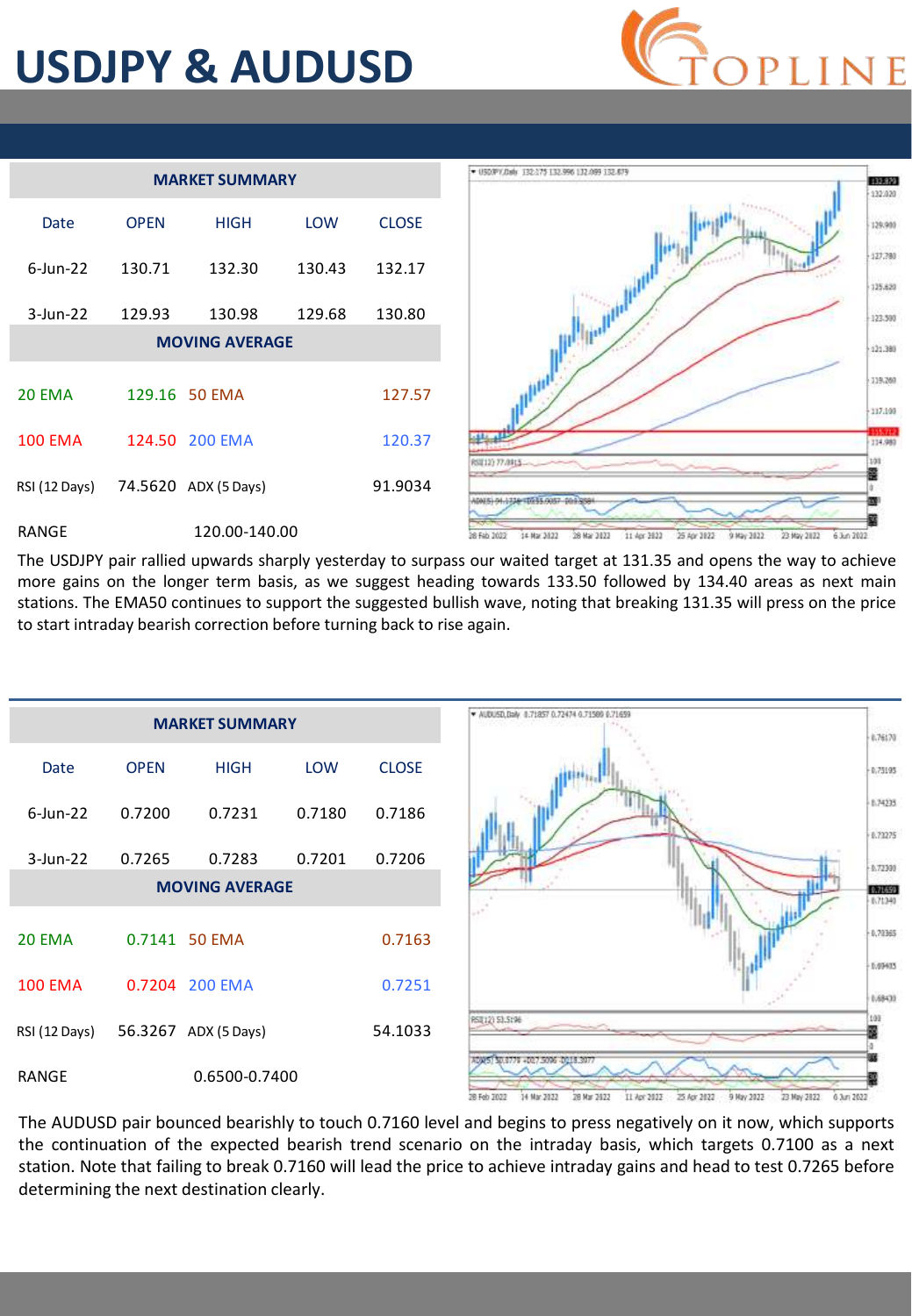## **USDCHF & USDCAD**







The USDCHF pair rallied upwards strongly to breach 0.9630 level and reach 0.9730 direct, to hint heading to regain the main bullish trend again, noting that breaching the last level will extend the bullish wave to reach 0.9860 as a next station. Therefore, the bullish bias will remain suggested for the upcoming period, noting that failing to breach 0.9730 will put the price uner the negative pressure again.



The USDCAD pair returns to test 1.2605 resistance and still below it until now, noticing that stochastic loses the positive momentum again, while the EMA50 keeps pressing negatively on the price. Therefore, these factors encourage us to suggest the bearish trend for the upcoming period, which its next targets located at 1.2500 followed by 1.2460 levels, noting that breaching 1.2605 will lead the price to start recovery attempts and achieve gains that start by visiting 1.2695 areas.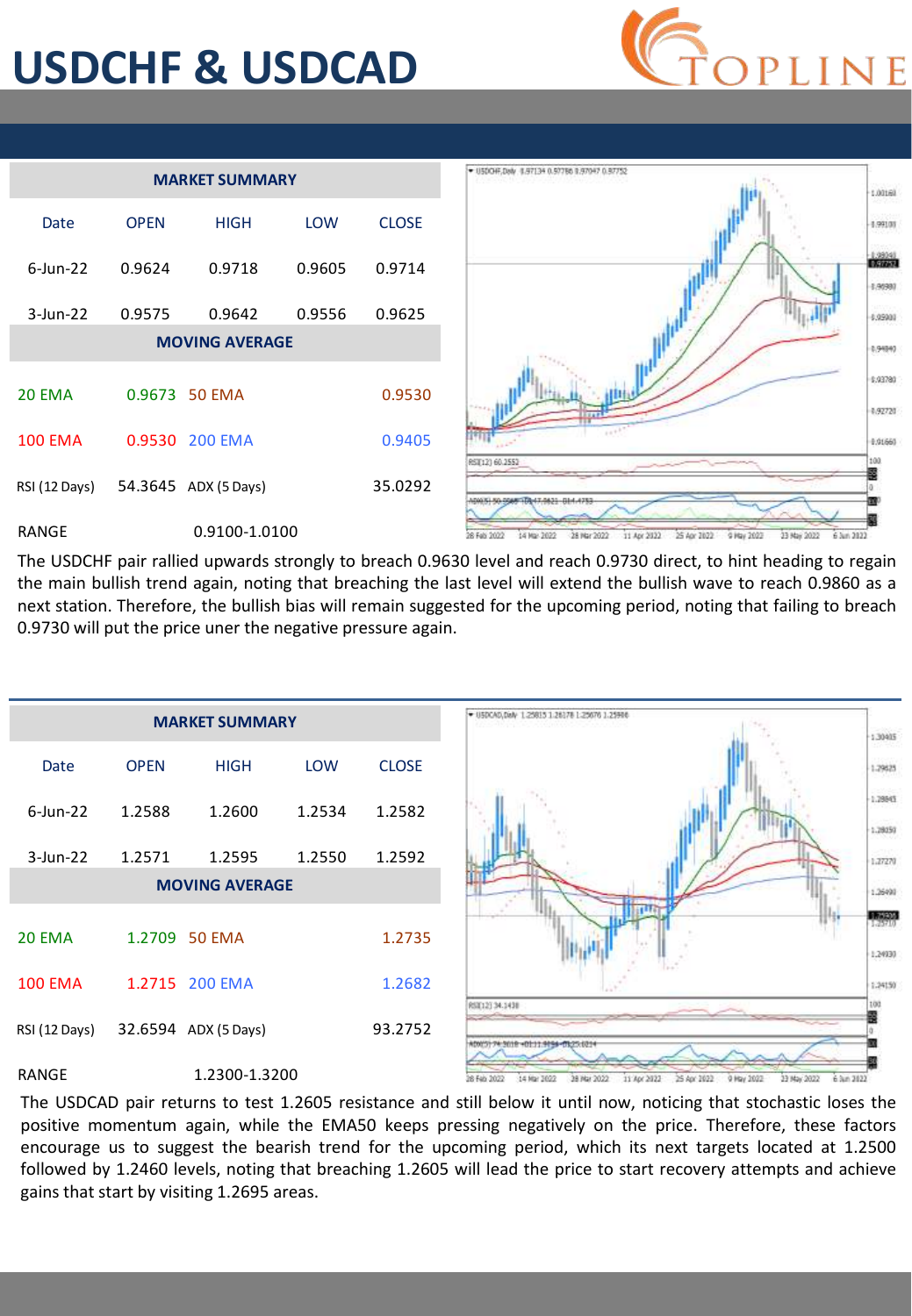#### **S&P 500 & DJIA 30**





S&P500 is set to target 4180.0 key resistance as it rallied after breakout of 4060.0, stochastic trading below high ranges with a temporary bullish RSI. Buying on dip is recommended if the price stays stable above 4060.0 with an immediate target of 4180.0-4220.0 area. Overall trend is neutral and we have to witness how index reacts when it reaches 4220.0 area.



DIJA30 is set to target 34000.0 key resistance as it rallied after breakout of 32300.0, stochastic trading below high ranges with a temporary bullish RSI. Buying on dip is recommended if the price stays stable above 32300.0 with an immediate target of 33500.0 area. Overall trend is neutral and we have to witness how index reacts when it reaches 33500.0 area.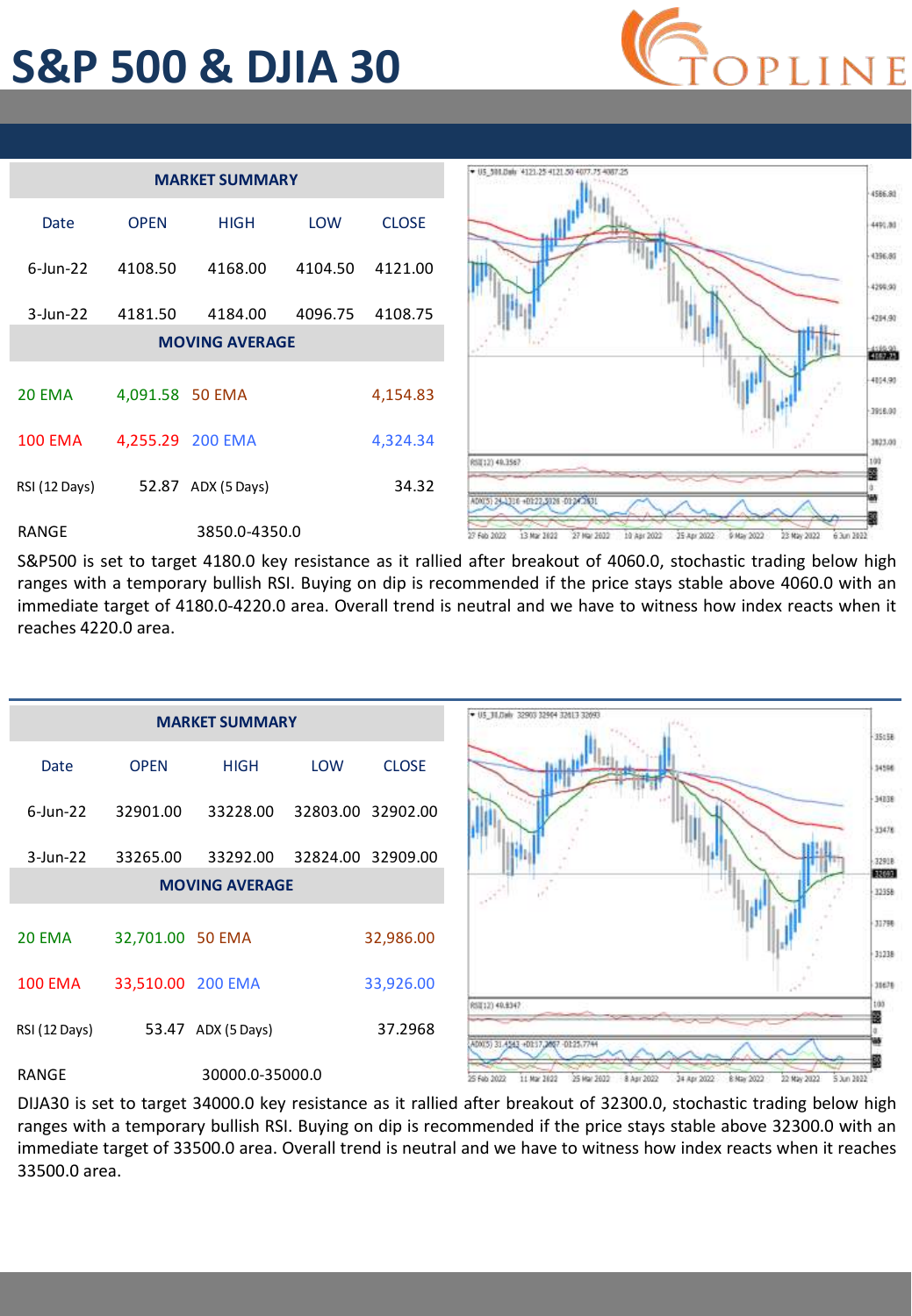## **Nasdaq 100**





NASDAQ is set to target 12950.0 and 13500.0 key resistances as it rallied after breakout of 12200.0, stochastic trading below high ranges with a temporary bullish RSI. Buying on dip is recommended if the price stays stable above 12200.0 with an immediate target of 13500.0 area. Overall trend is neutral and we have to witness how index reacts when it reaches 13500.0 area.